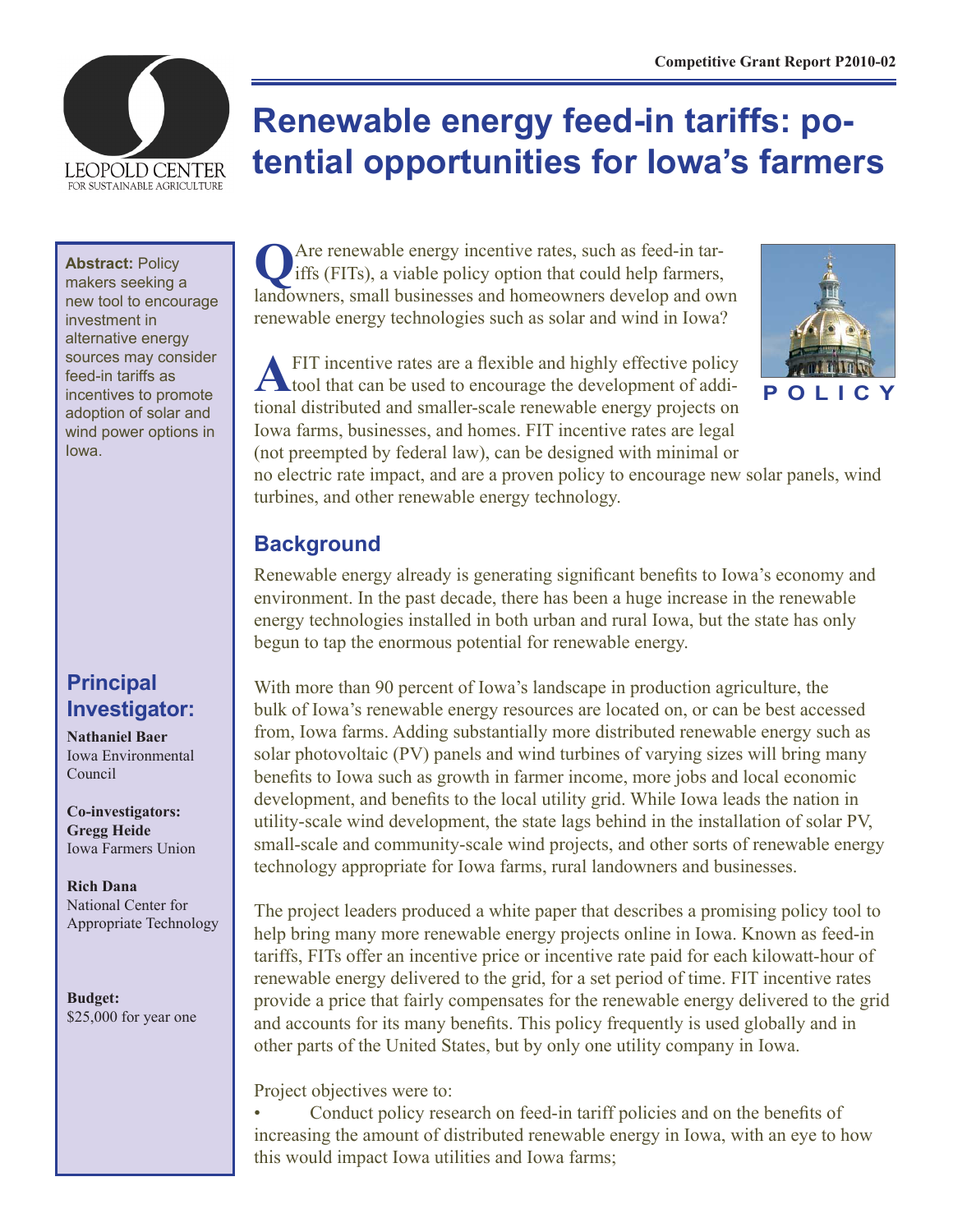

*Renewable energy project in the Kalona (IA) area that benefits from the local utility's feed-in tariff*

Write a white paper on the research findings; and

• Conduct outreach on the research and findings to key stakeholders, including utilities, farmers, and policy makers.

#### **Approach and methods**

The investigators worked with two experts with utility backgrounds to conduct the research. Dave Ryan is a former utility engineer with a strong background in distributed renewable energy. Sarah Else is a former employee of Alliant Energy, where she spearheaded a number of renewable energy initiatives. These two conducted and provided research as well as advice and information, in addition to the work done by the three investigators. Baer conducted

primary and secondary policy and legal research on U.S. and global FIT incentive rate programs as well as Federal Energy Regulatory Commission orders on FITs issued during the grant period. Heide and Dana provided additional research on the economic viability of solar and wind projects under different policy scenarios, background research on FITs and on distributed renewable energy, and case studies on existing farmer renewable energy projects and utility FIT programs.

#### **Results and discussion**

Key findings on the potential role for FITs in Iowa:

FITs are a necessary policy tool, given the lack of an effective free market. Most farmers, small businesses, homeowners, and others interested in developing a renewable energy project run into the same basic problem. The only buyer for their renewable energy, the local monopoly utility, offers a price that is too low and too skewed to make most projects work. Without effective markets available, there is a critical role for public policy to ensure renewable energy projects get a fair price.

FIT incentive rates are legal and can be created without risk of federal preemption. While utilities and other opponents to FITs often have voiced concerns that federal law preempts FIT incentive rates, it now is clear that utilities can offer FIT incentive rates voluntarily, and indeed, many utilities in the United States are doing so. States can require more comprehensive FITs with legislation.

FIT incentive rates can be established with little to no rate impact. There are many options for creating FIT incentive rate programs. If utilities or policymakers are concerned about potential rate impacts, there are proven ways to create FIT programs without a rate impact or with a very minimal rate impact.

FITs are a proven policy that will succeed in bringing more renewable energy online. FIT incentive rates are the most popular renewable energy policy globally. More megawatts of clean energy, like wind and solar, were developed using FIT incentive rates than any other policy. The recently created U.S. FIT incentive rate programs have been very successful.

The distributed renewable energy that successful FIT policies deliver will provide many benefits to Iowa. In addition to clean electricity, distributed renewable energy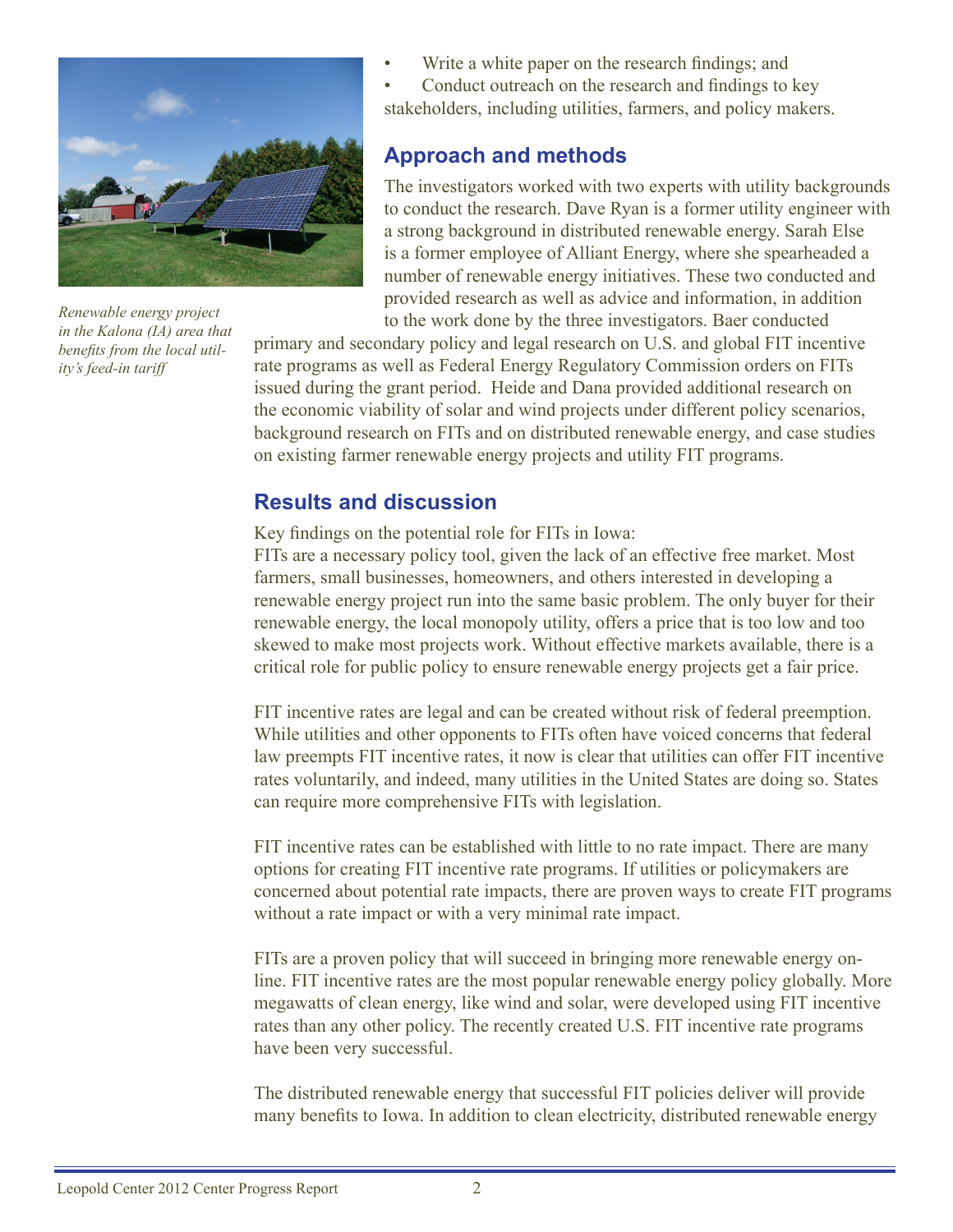

*Solar panels on buildings in the Kalona (IA) area supported by the feed-in tariff program.*

will generate jobs, local economic development, a cleaner environmental, and benefits to Iowa's electric grid.

# **Conclusions**

Three policy recommendations were generated for Iowa utilities, state policy makers, and federal policy makers. Three related sets of actions are needed for more FIT incentive rates to be offered across Iowa.

Iowa utilities should begin offering FIT incentive rates now. One utility in Iowa, and many utilities around the United States, are voluntarily offering FIT incentive rates. FIT programs can be structured to target specific technologies, minimize rate impacts, and address any other concerns that the utility and its regulators or governing body may have.

Iowa policy makers should institute a comprehensive FIT policy. The state legislature should follow the guidelines set out by federal regulators to establish a FIT program statewide. Under such a program, the legislature should identify long-term energy requirements for Iowa utilities and require utilities to procure that energy using appropriate FIT incentive rates.

Federal policy makers should provide further authority and flexibility to states to adopt the best type of FIT programs in each state. Two research and analysis tasks would further this work. First would be a comprehensive study that quantifies the full value of electricity supplied to the grid from distributed renewable energy technologies such as wind, solar and biomass. The second would be to conduct an analysis on different potential incentive rates using various publicly available models, such as the Cost of Renewable Energy Spreadsheet Tool.

# **Impact of results**

The research and report can help educate farmers, utilities, and policy makers on the potential use of FIT incentive rates and the benefits provided by more distributed renewable energy. Questions and concerns have been raised in recent years about FIT incentive rates such as: are they legal or preempted by federal law; will they result in a large rate increase for utility customers; are they effective; are they in use anywhere in the United States; how to set the rate; and how to design other elements of a FIT incentive rate program. Many of these questions are answered in the white paper prepared for the project. http://www.leopold.iastate.edu/sites/default/files/pubsand-papers/2012-02-renewable-energy-incentive-rates-potential-opportunities-iowafarmers.pdf

Iowans can start by working with their local utility to encourage that utility to offer a FIT incentive rate program. Many U.S. utilities have voluntarily initiated such incentive rate programs and these programs have been very successful to date. Iowans also can contact their local legislators to encourage the legislature to implement the necessary policies to create a statewide FIT incentive rate program.